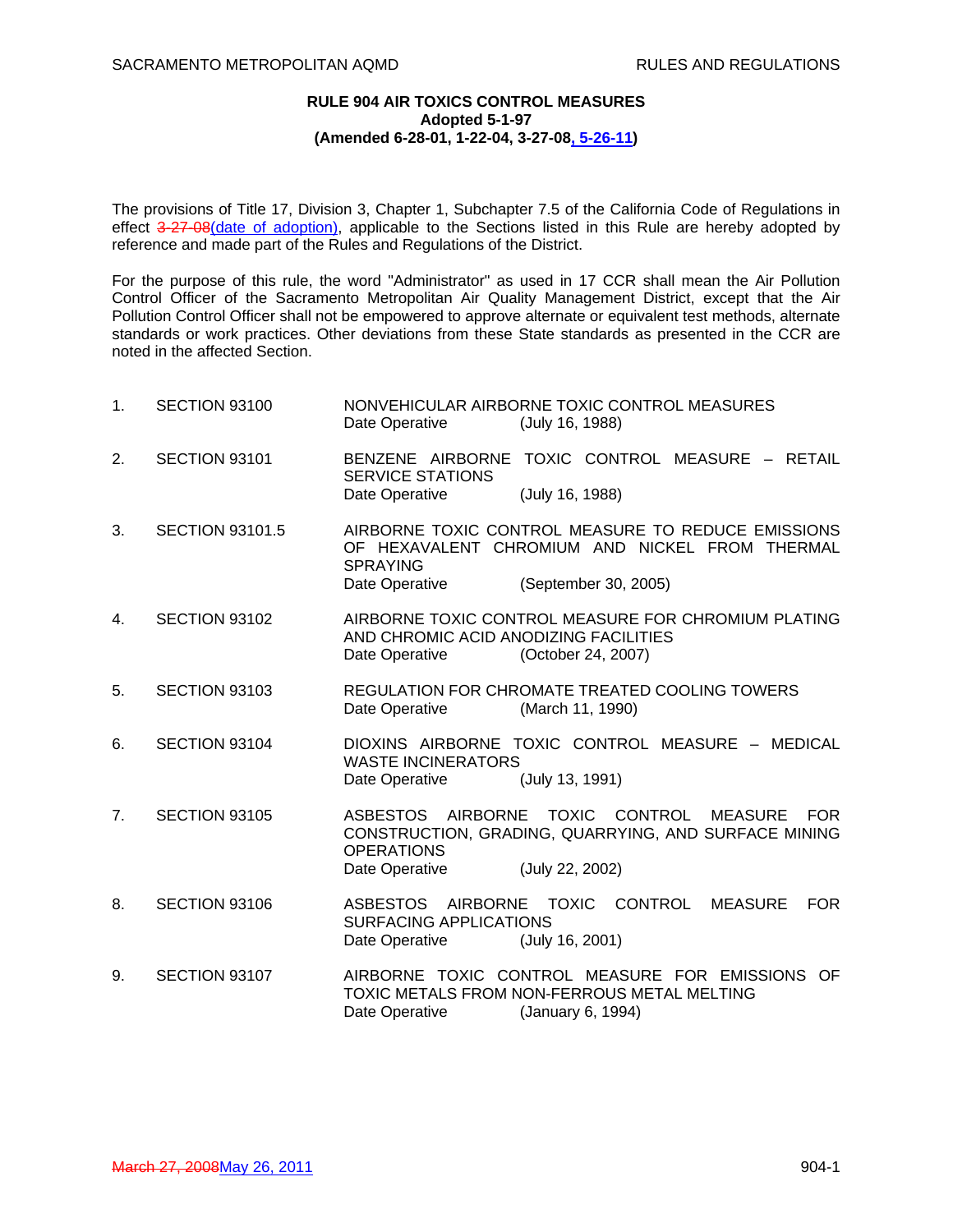- 10. SECTION 93108 ETHYLENE OXIDE AIRBORNE TOXIC CONTROL MEASURE PART 1 – NON-COMMERCIAL STERILIZERS AND AERATORS AND COMMERCIAL STERILIZERS AND AERATORS USING LESS THAN 2,000 POUNDS OF ETHYLENE OXIDE PER 12 CONSECUTIVE MONTHS Date Operative (January 28, 1999)
- 11. SECTION 93108.5 ETHYLENE OXIDE AIRBORNE TOXIC CONTROL MEASURE PART 2 – COMMERCIAL STERILIZERS AND AERATORS USING 2,000 POUNDS OR MORE OF ETHYLENE OXIDE PER 12 CONSECUTIVE MONTHS Date Operative (January 28, 1999)
- 12. SECTION 93109 AIRBORNE TOXIC CONTROL MEASURE FOR EMISSIONS OF PERCHLOROETHYLENE FROM DRY CLEANING AND WATER-REPELLING OPERATIONS Date Operative (December 27, 2007)
- 13. SECTION 93110 ENVIRONMENTAL TRAINING PROGRAM FOR PERCHLOROETHYLENE DRY CLEANING OPERATIONS Date Operative (June 3, 1994)
- 14. SECTION 93111 CHLORINATED TOXIC AIR CONTAMINANTS AIRBORNE TOXIC CONTROL MEASURE – AUTOMOTIVE MAINTENANCE AND REPAIR **ACTIVITIES** Date Operative (April 4, 2001)
- 15. SECTION 93112 HEXAVALENT CHROMIUM AND CADMIUM AIRBORNE TOXIC CONTROL MEASURE – MOTOR VEHICLE AND MOBILE EQUIPMENT COATINGS Date Operative (September 19, 2002)
- 16. SECTION 93113 AIRBORNE TOXIC CONTROL MEASURE TO REDUCE EMISSIONS OF TOXIC AIR CONTAMINANTS FROM OUTDOOR RESIDENTIAL WASTE BURNING Date Operative (February 3, 2003)
- 17. SECTION 93114 AIRBORNE TOXIC CONTROL MEASURE TO REDUCE PARTICULATE EMISSIONS FROM DIESEL-FUELED ENGINES – STANDARDS FOR NONVEHICULAR DIESEL FUEL Date Operative (August 14, 2004)
- 18. SECTION 93115 AIRBORNE TOXIC CONTROL MEASURE FOR STATIONARY COMPRESSION IGNITION ENGINES Date Operative (October 18, 2007)
- 19. SECTION 93116 AIRBORNE TOXIC CONTROL MEASURE FOR DIESEL PARTICULATE MATTER FROM PORTABLE ENGINES RATED AT 50 HORSEPOWER AND GREATER Date Operative (September 12, 2007)
- 20. SECTION 93117 AIRBORNE TOXIC CONTROL MEASURE TO REDUCE PARTICULATE EMISSIONS FROM DIESEL-FUELED ENGINES – STANDARDS FOR NONVEHICULAR DIESEL FUEL USED IN INTRASTATE DIESEL-ELECTRIC LOCOMOTIVES AND HARBORCRAFT Date Operative (August 4, 2005)